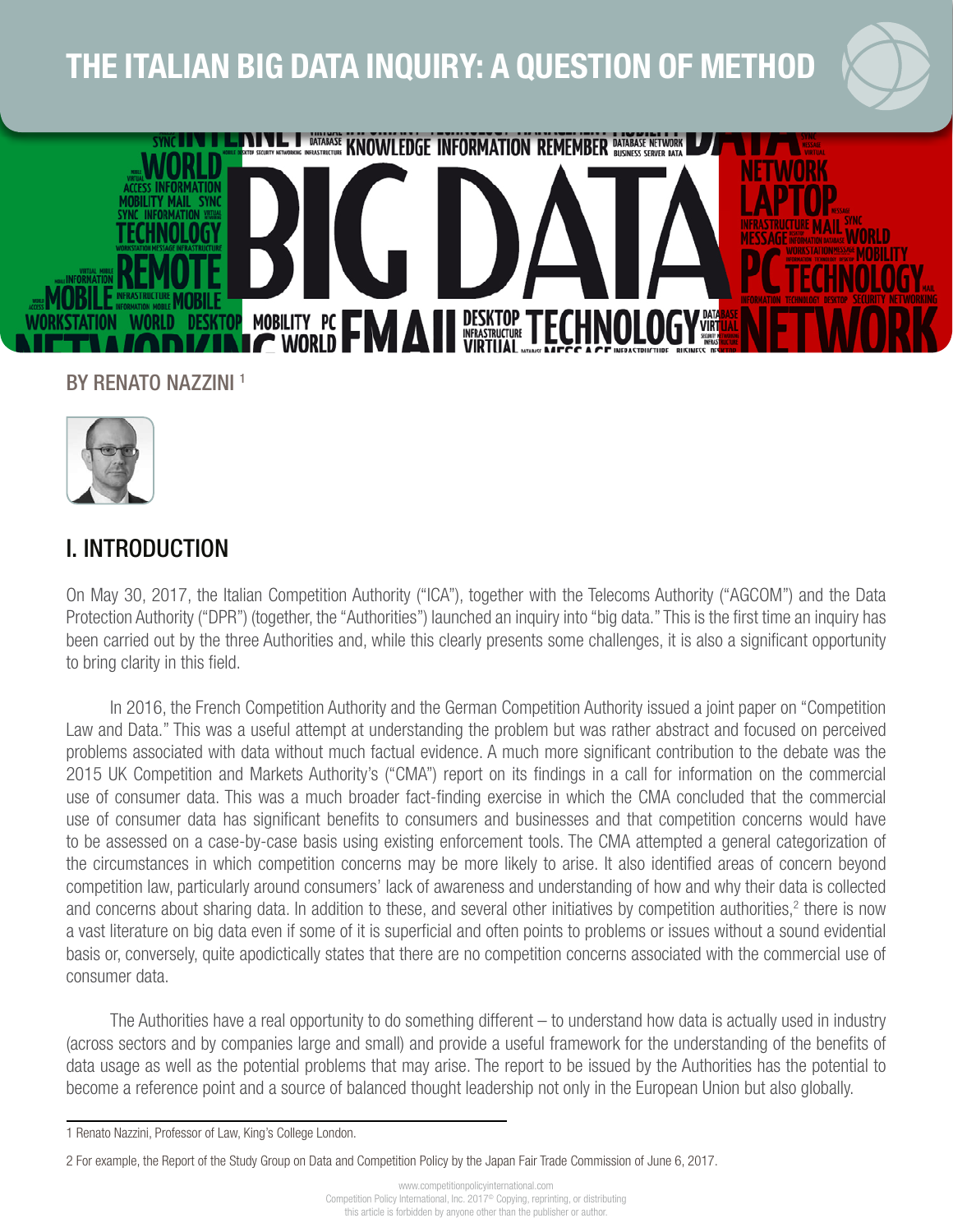2

In order to achieve such an ambitious objective, I would suggest that the Authorities should seek to clarify three methodological issues which, among others, deserve particular attention: the benefits of data usage, data usage and multisided markets and data usage and algorithms. In this short article, after setting out the background of the inquiry in Italy, I discuss these issues in turn.

#### II. BACKGROUND OF THE ITALIAN INQUIRY

There is little case law and enforcement experience in Italy on commercial data usage and competition or other regulatory concerns. The authority that appears to have done most work in this area is AGCOM. It carried out a sector inquiry on internet services and online advertising, which was concluded in 2014.<sup>3</sup> The inquiry also dealt with big data, highlighting that the economic power of internet firms is linked to the quantity of data and information that they have rather than the number of users<sup>4</sup> and that data are "strategic assets," "barriers to entry," and "competitive levers that are difficult to replicate."<sup>5</sup> Online advertising is more and more dependent on user profiling. Competition on these markets will be more and more conditioned by the availability of data.<sup>6</sup>

AGCOM is also conducting an inquiry on the development of online platforms and electronic communication services, launched in 2015.<sup>7</sup> In 2016, AGCOM published a report on consumer communication services or social communication apps: In that report, AGCOM acknowledges that regulation may slow down innovation in this sector but then goes on to recommend that consideration should be given to broadening the definition of electronic communication services ("ECS") so as to include some or all social communication apps within the regulatory framework applicable to ECS and level the playing field among market players.<sup>8</sup> The remainder of the inquiry is ongoing.

There is a third AGCOM inquiry on digital platforms and media, which was launched in 2016 and is ongoing.<sup>9</sup> From the limited published material, it appears that this inquiry includes consideration of the role of data in the economic relationships among publishers, internet platforms, and end-users. AGCOM might be taking the view that data is a factor relevant to market power which can affect media pluralism. AGCOM also appears to be studying the app market and the correlation between the number of privacy permissions with user demand for apps. There is some indication that AGCOM believes there may be a market failure because users are not aware, or fully aware, that they are providing valuable data to platforms and developers and that there is a market for such data.

The DPR has recently highlighted potential problems associated with big data. In a number of speeches and interviews, the president of the authority stated, for example, that there is lack of transparency on the collection and use of big data, that there is asymmetry between the user and those who exploit the data, that there is a risk of discrimination through the use of big data and that a small number of firms have enormous power through the availability of big data.10 However, it does not appear that the DPR has ever adopted any substantial decision or issued any substantial opinion on big data. The inquiry may well be the first opportunity for the DPR to come to an informed view on the issues that it has previously raised.

The ICA has only marginally dealt with the issue of big data in its cases. In the *WhatsApp* case, for example, the ICA decided that WhatsApp had breached consumer protection legislation by inducing users to consent to the sharing of their data

- 5 Id. para 632.
- 6 Id. para 633.

7 Decision no. 357/15/CONS.

8 Decision no. 165/16/CONS, Annex A.

9 It was launched by Decision no. 309/16/CONS.

10 See, e.g. speech by the president of the DPR Antonello Soro on January 30, 2017.

<sup>3</sup> Decision no. 19/14/CONS, Annex A.

<sup>4</sup> Id. para 206.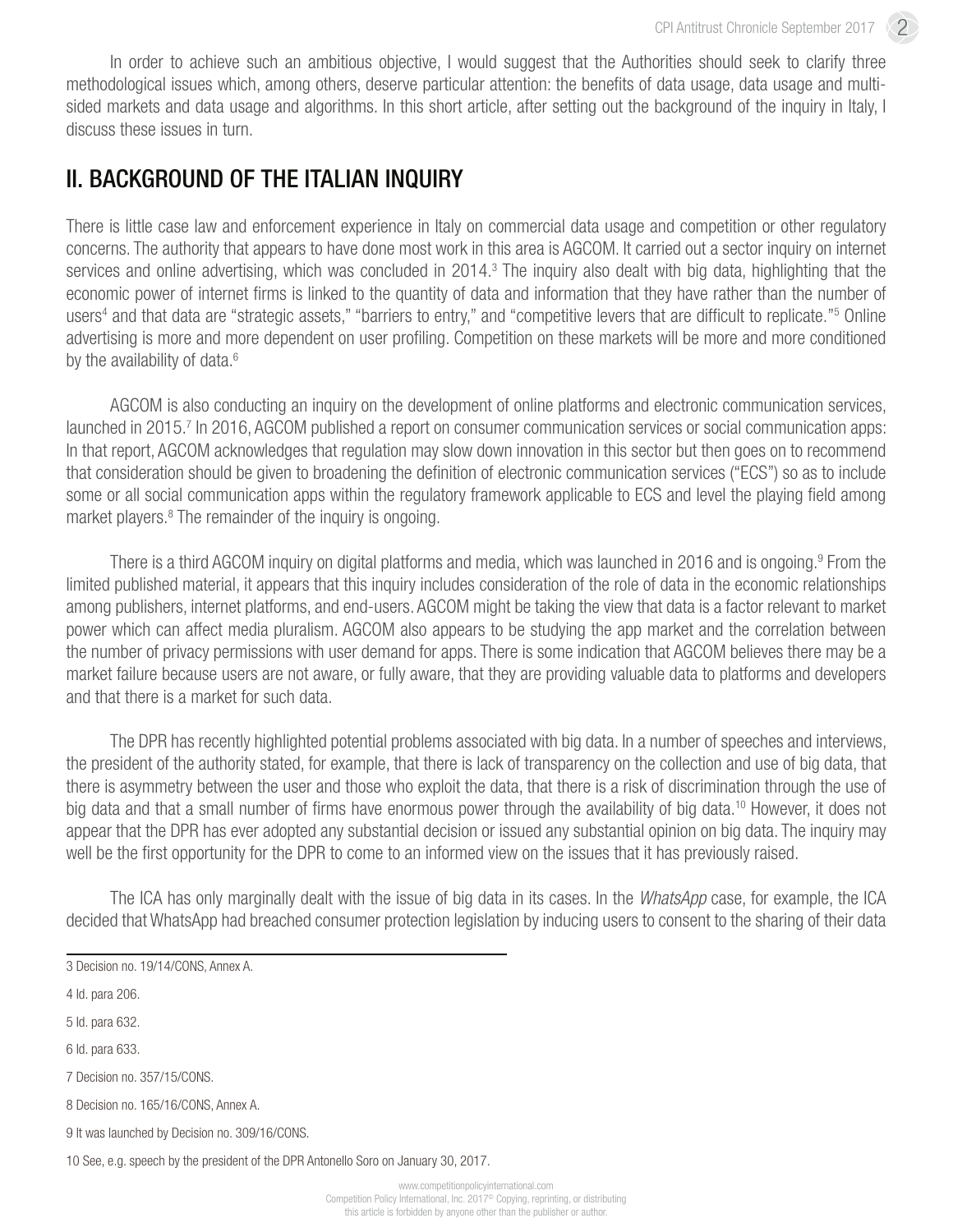with Facebook. The ICA took the view that data are a form of economic consideration, paid by users, for services such as those provided by WhatsApp.11 Over the past few years, the ICA has organized events on data and digital platforms but there does not appear to be a clear policy steer as yet on the approach that the ICA is likely to take.

# III. THE BENEFITS OF DATA USAGE

It is by now well understood that data mining and analytics are unlocking enormous growth potential for the economy to the benefit of consumers. The analysis of these innovation opportunities and consumer benefits must logically precede any assessment of potential harms. To do otherwise would be a bit like studying the monopoly problem in railways before having understood how the steam engine worked and what its pro-competitive uses were. Much of the literature on big data, especially in the antitrust field, and certain recent political rhetoric does suffer from this methodological error.

Thus, the inquiry should focus on the benefits that data usage brings – in terms of competitiveness, profitability, promptness and increase in decision making effectiveness, as well as on the opportunities for growth that are still unexploited. The value of data usage for business depends on the benefits carried both internally, in terms – for instance – of process optimization, and externally, by improving business' relationships, ultimately to the benefit of consumers.

This approach is particularly important in Italy, a country with great industrial potential and entrepreneurship but still struggling to achieve reasonable, let alone optimal, levels of productivity and innovation. Data usage and analytics represent a significant opportunity for Italian companies and it is important that the regulatory environment does not become hostile to data mining, analytics and usage, thus stifling innovation and productivity growth.

# IV. DATA USAGE BEYOND MULTI-SIDED MARKETS

Some of the literature, especially in the field of antitrust economics and policy, focuses on big data in multi-sided markets, or, even more narrowly, on multi-sided online platforms. This approach could, of course, simply reflect the focus that particular authors have chosen to give their research but is not, in my view, well-founded in policy or in law. Therefore, it would be a mistake to limit a study of data usage to industries involving multi-sided markets.

The only conceivable reason why a study of big data should be limited to multi-sided markets could be that multi-sided markets exhibit indirect network effects and, somehow – the argument would go – conceivable problems relating to big data can only ever arise when there are indirect network effects. I do not consider this argument convincing.

First of all, experience has shown that competition issues related to big data have not been limited to industries involving multi-sided markets or indirect network effects.

For example, in *Thomson Corporation/Reuters Group*, the European Commission ("Commission") accepted the divestiture of financial databases and other assets to resolve its concern about the combination of the two parties' financial data. According to the Commission, the merger was, among other things, likely to have a negative impact on providers of desktop products that obtained and integrated the content provided by Thomson and Reuters into their own competing offerings to customers. The merged entity would have had the ability and the incentive to foreclose such competitors, thereby adversely affecting competition. In order to address these concerns, the merging parties committed to divesting copies of their databases to a third party so that a credible competitive force would remain in the marketplace post-merger. Nothing in the decision had anything to do with multi-sided markets or direct or indirect network effects.

This approach is confirmed by the practice of agencies around the world. The U.S. Federal Trade Commission ("FTC") has required remedies in numerous "big data mergers" that did not involve concerns about multi-sided markets or network

<sup>11</sup> PS10601 - *WhatsApp - Trasferimento di dati a Facebook*, decision no. 26597 of May 11, 2017, paras 54-56.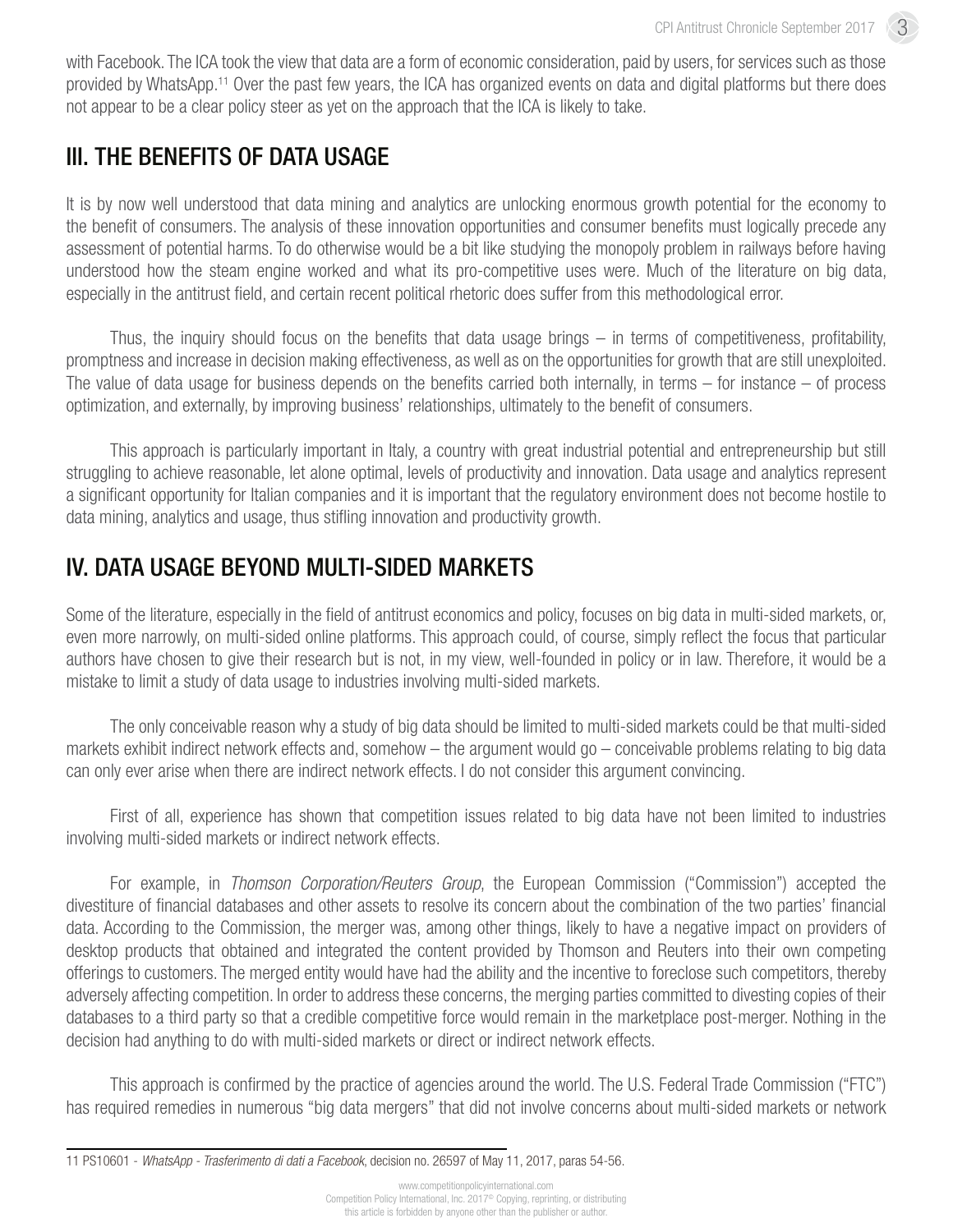4

effects. For example, in the *CoreLogic/DataQuick*12 transaction, which like the *Thomson/Reuters* case discussed above, involved companies that collected and sold databases to outside parties, the FTC required licensing of housing data to a new entrant, even though there was no allegation the service at issue involves network effects.

Secondly, many industries that use data extensively do not involve multi-sided markets or network effects:

- Artificial intelligence ("AI") AI often uses extensive data to look for patterns or other insights. There is a wide range of applications for AI, some of which involve network effects (e.g. enhancing functionality of social networks), some of which do not (e.g. identifying fraudulent transactions);
- Retail Retail industries use data extensively to help with promotions, product selection and pricing. Retailers, including online retailers, generally do not operate in a multi-sided market and usually are not characterized by network effects. An exception would apply if the retailer acted as a platform for other merchants, in which case there would be indirect network effects. But there is no logical reason, and no evidence, that big data used by a non-platform retailer can never be a problem and should not be considered by competition authorities whereas big data used by retail platforms somehow deserve a different treatment;
- Insurance Insurance companies have used big data extensively for decades to assess risk, detect fraud, enhance marketing and offer personalized product recommendations. Insurance is not a multi-sided market and is not characterized by network effects;
- Financial services The financial services industry makes significant use of big data to enhance fraud detection, recognize abnormal trading patterns, develop personalized marketing and enhance risk management. The extent of network effects varies significantly within the financial services industry, depending on the particular service (e.g. more significant network effects for charge cards but limited, or no, effects for brokerage services or loans).

Thirdly, network effects in general, and indirect network effects in particular, are by no means synonymous with competition concerns. They are a normal market phenomenon observable in many sectors which, as any other market characteristic, should be taken into consideration by firms when setting their business strategy. This has been recognized by the Commission. Thus, in *Facebook/Whatsapp*, the Commission stated that:

[t]he existence of network effects as such does not a priori indicate a competition problem in the market affected by a merger. Such effects may however raise competition concerns in particular if they allow the merged entity to foreclose competitors and make more difficult for competing providers to expand their customer base. Network effects have to be assessed on a case-by-case basis.13

In addition, the Commission considered that network effects are not problematic in fast moving sectors, where barriers to entry are low, consumers use multi-home and the parties do not control any essential element of the network.

#### V. BIG DATA AND ALGORITHMS

A final methodological question is whether an inquiry into the commercial use of consumer data should also consider the use of algorithms and the competitive concerns arising therefrom. While use of data and use of algorithms are sometimes discussed together, in my view an inquiry into the use of big data should keep the competition concerns potentially arising from data usage distinct from issues relating to the use of algorithms.

In the debate to date, algorithms and big data have been associated with distinct competition concerns. Big data competition concerns typically relate to the possibility that data possessed by incumbents may give them a competitive

<sup>12</sup> [https://www.ftc.gov/enforcement/cases-proceedings/131-0199/corelogic-inc-matter.](https://www.ftc.gov/enforcement/cases-proceedings/131-0199/corelogic-inc-matter)

<sup>13</sup> M.7217 – *Facebook/Whatsapp*, OJ C417 of 21.11.2014, p. 4, para 130.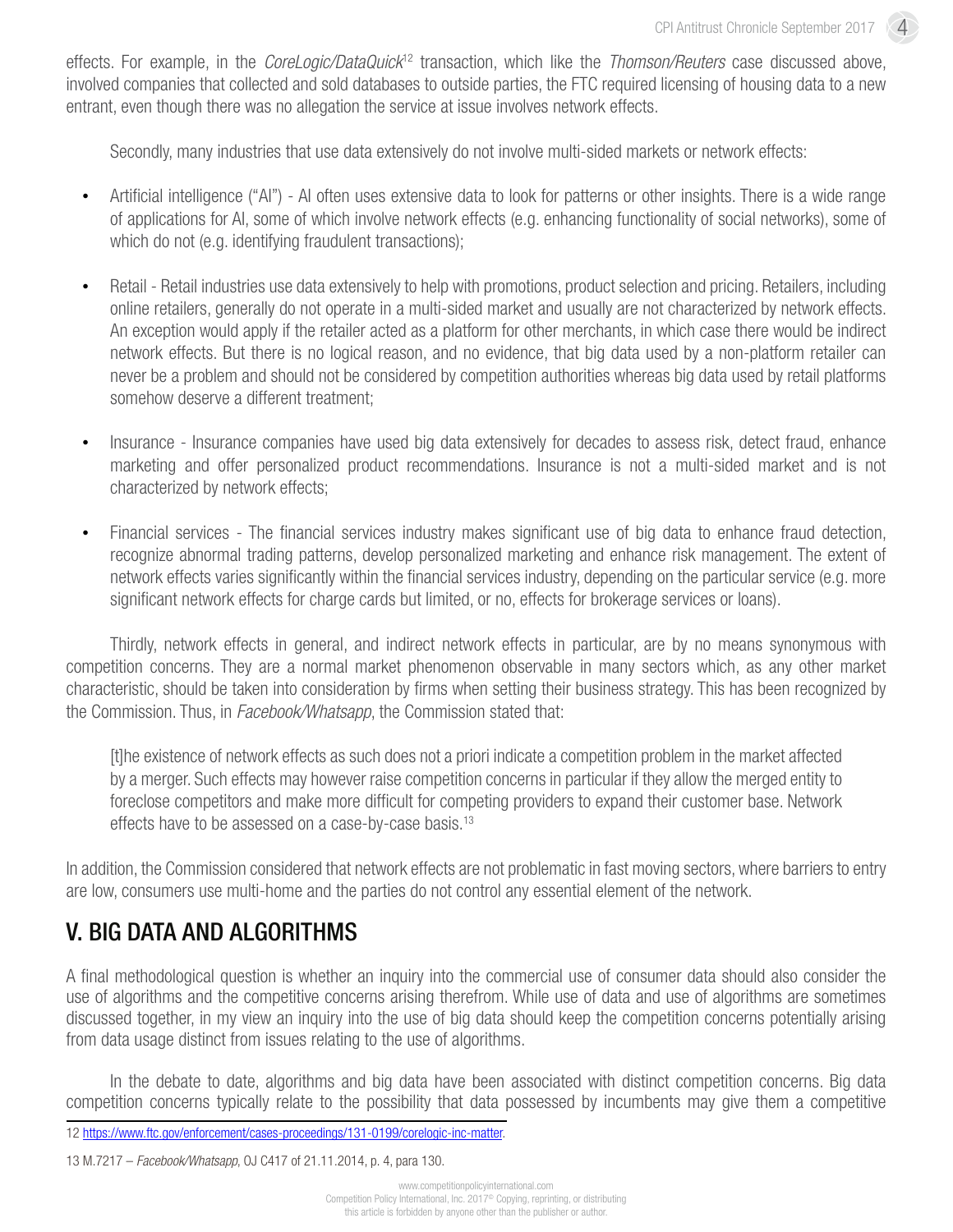advantage against new entrants. In contrast, competition concerns related to algorithms typically relate to whether their use may enhance the potential for coordination on pricing or, in exceptional circumstances, whether a dominant firm may use algorithms to engage in abusive conduct, for example to exclude rivals or price discriminate so that downstream undertakings are placed at a competitive disadvantage. In both cases, the problems associated with big data and those associated with algorithms are conceptually different (although they may be linked, of course).

Data are, essentially, information and, often, an input into a process. Not having access to certain data may act as a barrier to entry or, even more exceptionally, but, essentially, as a more intense manifestation of the same problem, access to certain data may be an "essential facility." But, generally speaking, information as such is not market conduct but an enabler of conduct. A study of big data should focus on whether data truly is "essential" (taking into account that the commercial value derived from data may be more due to skill and expertise than the data itself) and how firms' conduct may be influenced by the possession of data or lack thereof. It would be particularly interesting to test the hypothesis that a certain amount of data is necessary or essential to enter certain markets or to compete effectively in them, given that often firms enter markets without having first obtained any significant amount of data and then, when they succeed thanks to their innovative products or business model, acquire data that allows them to grow further by improving their commercial offer or reducing their costs, which is a fairly normal occurrence in many markets. Algorithms, on the other hand, are a set of rules. They are relevant only insofar as they are reflected in market conduct *vis-à-vis* other market players or consumers. Their analysis is no different to the analysis of any form of market conduct that is relevant for antitrust purposes: whether it be collusive or unilateral. Furthermore , many algorithms can be used to make business decisions without any historical data. An algorithm could determine pricing based on the seller's costs, inventory levels and competitors' current pricing. Uber's surge pricing, for example, is based on real-time supply and demand.14

In policy terms, issues relating to data and algorithms have often been kept separate. For example, the OECD issued separate reports on big data<sup>15</sup> and algorithms.<sup>16</sup> The EU Commissioner for competition Margrethe Vestager has spoken separately about big data<sup>17</sup> and algorithms.<sup>18</sup> Acting FTC Chair Maureen K. Ohlhausen has commented separately about big data<sup>19</sup> and algorithms.<sup>20</sup>

This approach appears to be consistent with the (so far still limited) experience in merger control, where the Commission has analyzed potential competition concerns relating to big data independently of any analysis or consideration of algorithms.

For example, in *Facebook/WhatsApp*, the merged entity could collect data from WhatsApp in order to improve targeting of advertising on Facebook. However, incentives were mixed (WhatsApp users could have switched to other consumer communications apps) and the amount of data available to competitors remained considerable. The analysis focuses on data as such without any consideration of their potential use through algorithms.<sup>21</sup>

In *Publicis/Omnicom*, the Commission concluded that the combination of the merging parties' data would not provide them with a unique, non-replicable advantage, because competitors would be able to obtain large amounts of data or data analytics services in other ways, for instance, from data brokers or data analytics services providers, or by collecting and analyzing data themselves. Again, there is no analysis of algorithms.<sup>22</sup>

<sup>14</sup> [https://www.uber.com/info/how-surge-works/.](https://www.uber.com/info/how-surge-works/)

<sup>15</sup> [https://one.oecd.org/document/DAF/COMP\(2016\)14/en/pdf](https://one.oecd.org/document/DAF/COMP(2016)14/en/pdf).

<sup>16</sup> [https://one.oecd.org/document/DAF/COMP\(2017\)4/en/pdf](https://one.oecd.org/document/DAF/COMP(2017)4/en/pdf).

<sup>17</sup> [https://ec.europa.eu/commission/commissioners/2014-2019/vestager/announcements/big-data-and-competition\\_en.](https://ec.europa.eu/commission/commissioners/2014-2019/vestager/announcements/big-data-and-competition_en)

<sup>18</sup> [https://ec.europa.eu/commission/commissioners/2014-2019/vestager/announcements/competition-big-data-world\\_en](https://ec.europa.eu/commission/commissioners/2014-2019/vestager/announcements/competition-big-data-world_en).

<sup>19</sup> [https://www.ftc.gov/system/files/documents/public\\_statements/686541/ohlhausenokuliaralj.pdf.](https://www.ftc.gov/system/files/documents/public_statements/686541/ohlhausenokuliaralj.pdf)

<sup>20</sup> [https://www.ftc.gov/system/files/documents/public\\_statements/1220893/ohlhausen\\_-\\_concurrences\\_5-23-17.pdf.](https://www.ftc.gov/system/files/documents/public_statements/1220893/ohlhausen_-_concurrences_5-23-17.pdf)

<sup>21</sup> M.7217 – *Facebook/Whatsapp*, OJ C417 of 21.11.2014, p. 4 – paras 164 – 190.

<sup>22</sup> M.7023 – *Publicis/Omnicom*, OJ C84 of 22.3.2014, p. 1 -para 617-630.